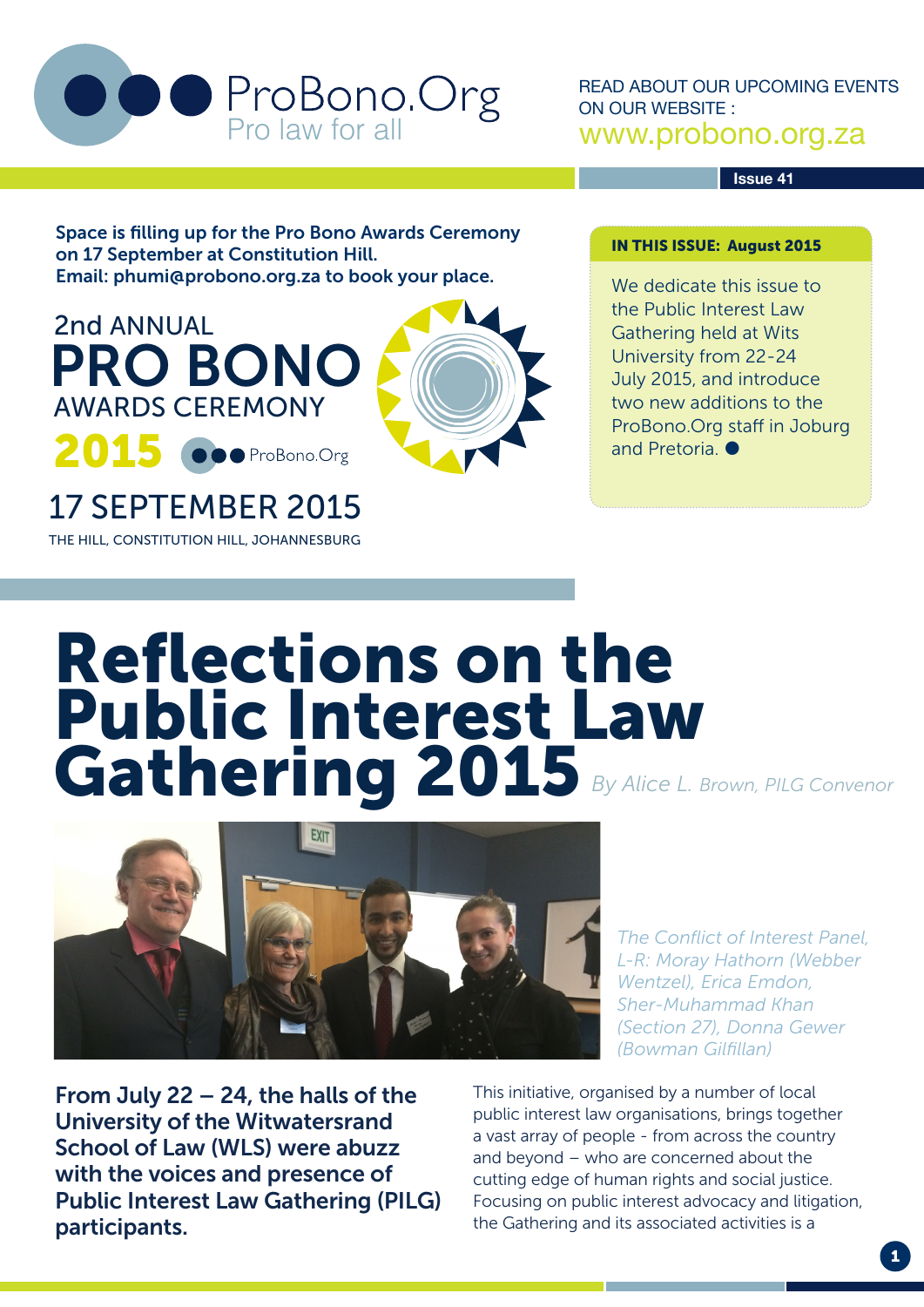#### ... Reflections on the Public Interest Law Gathering 2015

knowledge and skills-sharing exercise as well as an opportunity to promote greater collaboration and networking within the public interest law and human rights communities. Participants include, amongst others, public interest legal practitioners, advice office workers and paralegals, social movement activists, law students, legal academics, lawyers from the private sector and public servants. The aim of the Gathering is to serve as a focal point for practitioners, activists and other interested persons to share and develop learnings and insights, with the ultimate goal of improving and enhancing access to justice and the quality of services provided to marginalised, vulnerable individuals and communities. Indeed, this process provides an important opportunity for attendees to exchange ideas, strengthen partnerships, discuss, debate, reflect, strategise and commune.

By way of background: The nuts and bolts of PILG are organised through a Coordinating Committee consisting of ProBono.Org, the Centre for Applied Legal Studies (CALS), Lawyers for Human Rights (LHR), the Legal Resources Centre (LRC), Section27, the Socio-economic Rights Institute (SERI), the Southern Africa Litigation Centre (SALC), Students for Law and Social Justice (SLSJ) and WLS. This year, in recognition of the growth of the initiative and the value it delivers, the Coordinating Committee took a decision to establish a roving PILG secretariat and ProBono.Org took on the first term.

The Gathering has grown through the years. From a relatively small grouping in 2010, PILG has developed into a much-anticipated forum in the South African social justice calendar. Indeed, in 2015, over 200 participants registered and attended the Gathering. The strategy has always been to keep the infrastructure and bureaucracy economical and efficient while delivering a wellorganised, carefully crafted and professionally administered event. This has been possible with inkind support from the WLS and all other members of the Coordinating Committee in addition to financial contributions from a few key sources that include the Bertha Foundation, the Ford Foundation and the Open Society Foundation for South Africa.

As in the past, the 2015 Gathering ran over a period of three days, with the first day (July 22) reserved for side meetings among the various organisations, individuals and groupings that gather for PILG. This year, pre-gathering workshops were held by Lawyers for Human Rights (focused on refugees and migrants), the Centre for Applied Legal Studies

(focused on environmental matters) and the Legal Resources Centre (focused on openness, accountability and information rights in the digital age).

With regard to its primary activities, PILG 2015 was off to an auspicious start on the evening of July 22 with a keynote address delivered by Judge Navi Pillay, former UN High Commissioner for Human Rights. Her presentation was entitled "Adherence to Universal Human Rights Norms and Standards in Public Interest Litigation" and the judge delivered a timely, bold and inspirational message that addressed a number of crucial issues including the universality of international human rights norms and standards and the necessity for civil society generally, and public interest law and advocacy groups in particular, to hold violators to account and to protect and promote rights. The judge also stressed the need to fight corruption and lack of accountability and to promote respect for the rule of law. Given Judge Pillay's years of experience and expertise on fronts domestic, regional and international, we could not have found a better placed individual to kick off officially the fifth anniversary of PILG.

Over the next two days, there was a very full agenda consisting of 19 panel sessions that explored topics such as "Failure to Comply: Strategies to Ensuring Compliance with Court Orders," "Sentencing Reform," "Reckless Lending and Emolument Attachment Orders," "Respecting and Protecting the Right to Freedom of Expression: Lessons in Using the Courts to Protect Human Rights Defenders in the Southern African Region," "The Right to Protest: the Regulation of Gatherings Act," "Strategic Litigation and Transnational Fora" and "The 2015 State of the Nation Address: A Watershed Moment in South Africa's Constitutional Democracy?" PILG ended with the showing of the documentary film The Shore Break, which tells the plight of the Pondo people in the Amadiba area of the Wild Coast and a proposed mining project on their land.

Based on the enthusiastic attendance and positive feedback, Coordinating Committee members have committed to continuing this initiative and plans are already underway for PILG 2016. So stay tuned!

*[The full text of Judge Pillay's address, along with other details on PILG 2015, can be found at www.publicinterestlawgathering.com]*

ProBono.Org convened three panels at PILG 2015. In this newsletter we report on two of them: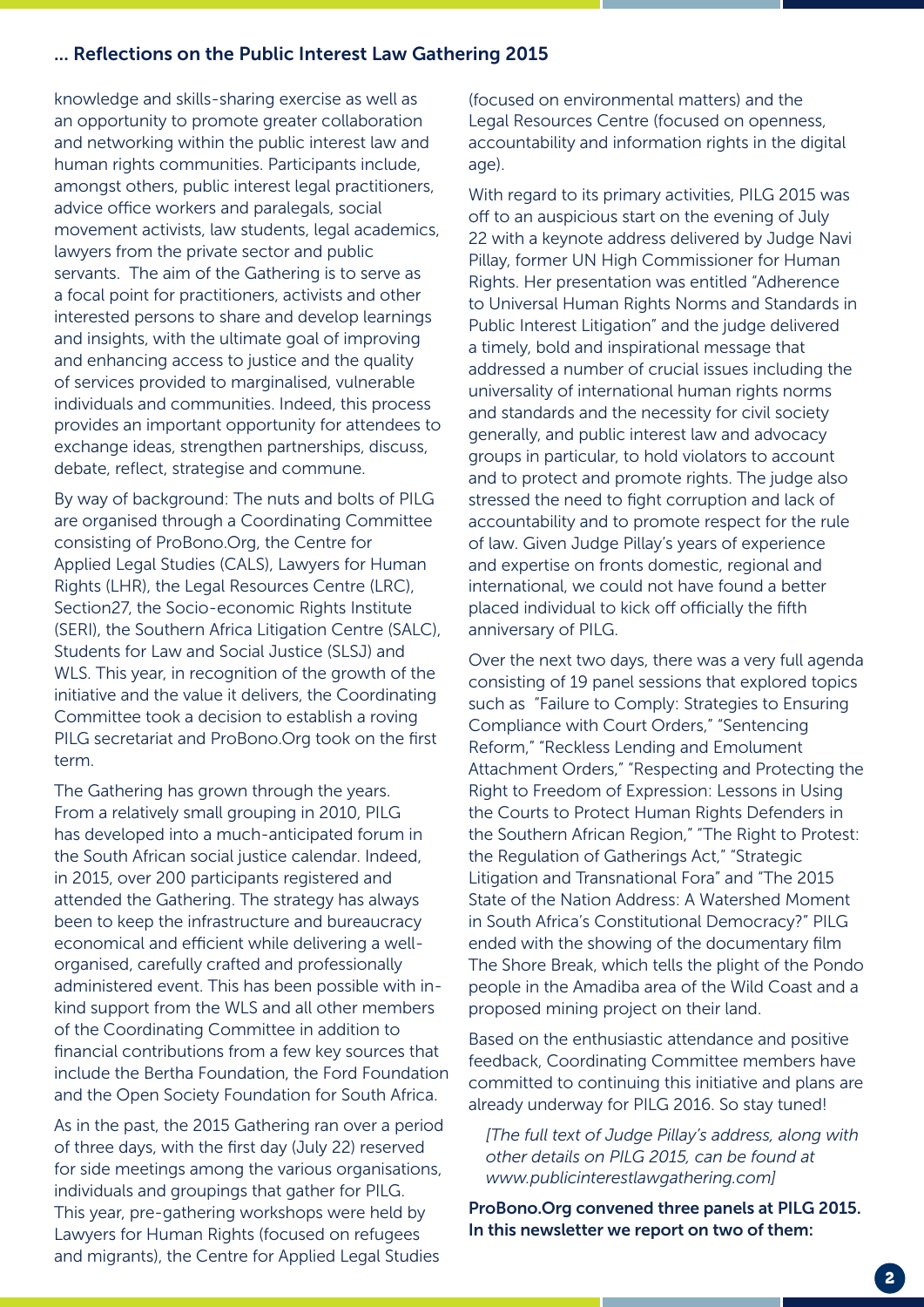### 1. Reckless Lending and Emolument Attachment Orders Panel by Erica Emdon



After the victory in the emoluments orders case heard in the Cape High Court earlier this year, it was highly pertinent to hear a group of experts talk about their work both on the case and in respect of their experiences with similar cases.

The facilitator, Odette Geldenhuys of Webber Wentzel, acted as the attorney in the case, representing 15 clients who had approached the University of Stellenbosch Legal Aid Clinic. All the clients were having large amounts of money deducted from their salaries in terms of emolument attachment orders (EAOs), sometimes in excess of 50% or more of their earnings.

There were a number of issues in the case that Stefanie Boyce, one of the panellists, said she had also experienced with her clients. She runs a busy legal practice in Johannesburg where she mainly represents debtors who are struggling to deal with problems relating to their loans.

She said, as was stated in the case, that an EAO is based on a person consenting to judgment, in terms of Section 58 of the Magistrate's Court Act (MCA). Frequently people sign consents without knowing what they are signing. Debtors are "encouraged" to sign these, so that creditors can have them made orders of court to enable the EAOs to be implemented. However, in many cases debtors sign these consents under duress with no witness being present. In the Stellenbosch case, the court held that any consent to judgment signed where the witnesses were not present at the time that the individual applicants allegedly signed them, can be set aside. If the witnesses' signature is obtained ex post facto, it is in breach of Rule 4(2) of the MCA.

Companies shop around and find courts where they can have the consents easily approved, often at courts far from those where the debtors live. Boyce had a case in Ermelo and Hankie (a place she had never heard of) despite the fact that her client lived in Johannesburg. In the Stellenbosch case, the court set aside the EAOs that were issued in areas not in the jurisdiction of the garnishee (employer). This is a breach of Section 65J(1) (a) of the Magistrate's Court Act (MCA).

As in the case of the Stellenbosch clients, Stefanie Boyce finds that clerks of the courts and not Magistrates hand

*The Reckless Lending Panel*

down judgements. This means that no proper enquiry is undertaken. She did report cases to the National Credit Regulator but had no response.

Judicial oversight is required prior to the sale in execution of property (Jaftha and Gundwana cases – two Constitutional Court judgments). Desai held, in the Stellenbosch case, that the same judicial oversight is required prior to the issue of an EAO. "EAOs are execution orders that are made against a salary or wages of an individual in order to satisfy a judgment debt. Judicial oversight must be mandatory and should take place when the execution order is issued. It is needed to evaluate whether the amount of money to be attached leaves money for the debtor to support herself and her family." At the moment a Magistrate is not required to evaluate EAOs. They are signed off by clerks of the court.

The Stellenbosch case tackled this issue, and stated that section 65J(2)(b)(i) and 65(2)(b)(ii) of the MCA are constitutionally invalid because they allow for EAOs to be issued by a clerk of the court without judicial oversight.

Mathilda Roslee, the second panellist and the coordinator of the financial literacy project at the Stellenbosch Legal Aid Clinic, spoke about the need for education regarding loans, EAOs, and financial management. She has an extensive programme aimed at educating people working on farms and in other employment around Stellenbosch and the Greater Boland area that she described in some detail.

She too identified the problems clients at the clinic were experiencing and that were taken up in the case.

Darryl Bernstein of Baker & McKenzie, the final panellist, told the gathering about a case he is involved in that will probably be heard later this year. The case centres around the costs and charges added to debts, mainly by debt administrators. The vagueness as to what can and cannot be charged is highly problematic and situations arise where the debt amount escalates exponentially, resulting in unrealistically high deductions.

All in all the panel was highly informative and alerted the audience to the findings of the judgment in the Stellenbosch case, which will have positive implications for thousands of EAO debtors.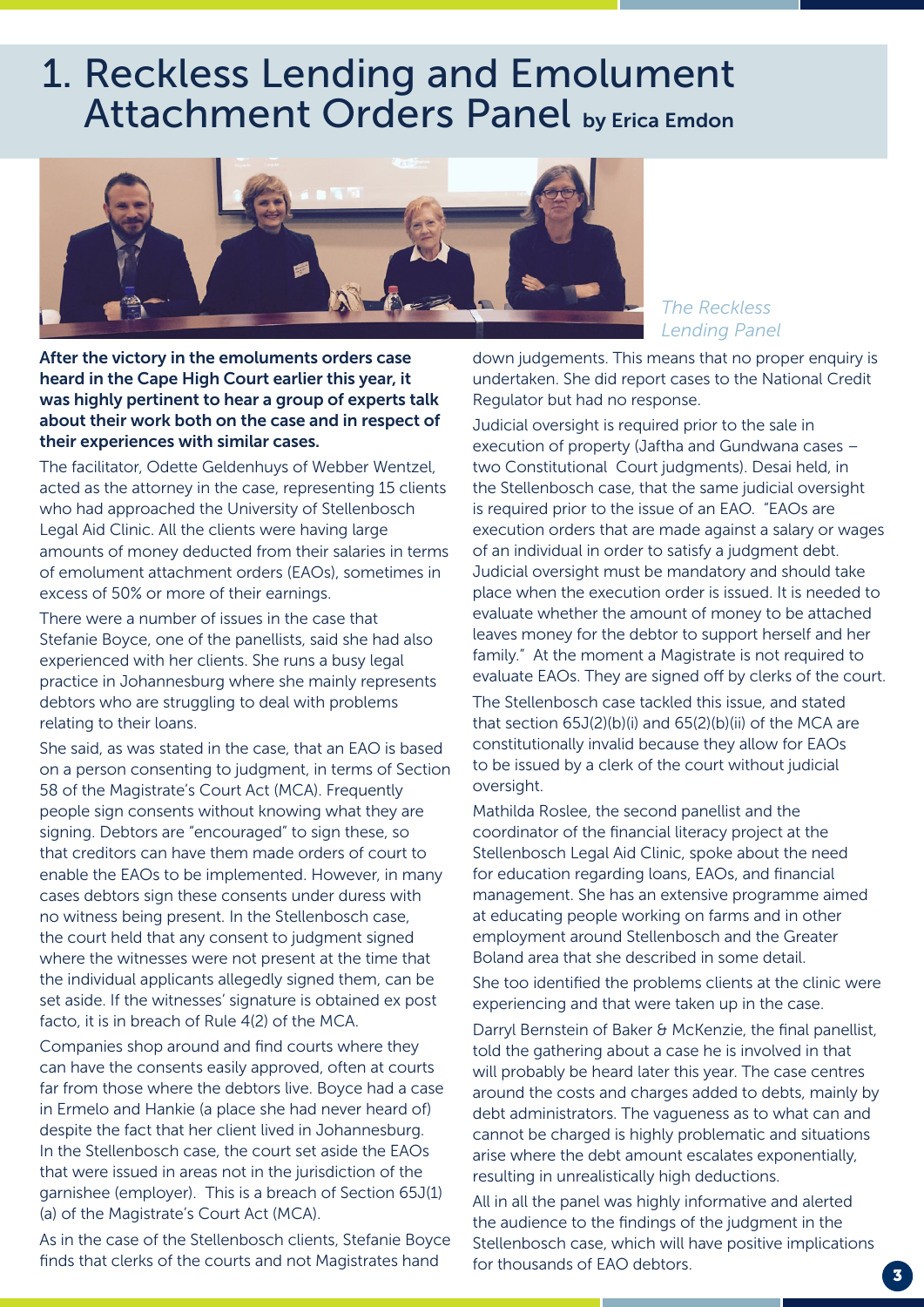## 2. Watching briefs by Annelie du Plessis

The Watching Brief panel discussed the role an advocate or attorney can play as a watching brief lawyer in matters involving children, prisoners and other victims of assault, violence and/or abuse. The panel was facilitated by Sushila Dhever (partner at Fasken Martineau), while Egon Oswald (Egon A. Oswald Attorneys), Carina du Toit (senior attorney at the Centre for Child Law) and Matthew du Plessis (attorney at Rademeyer Attorneys) led the discussion.

Carina du Toit presented an interesting case involving a 14-year-old girl. The girl was 7 years old when she testified in court that her father had raped her. Now, being 14 years old, she wanted to recant this testimony and made a statement saying he did not rape her. The court was left to decide whether the matter needed to be returned to court for further evidence and the Centre was appointed to represent the girl (essentially as a watching brief attorney). Du Toit explained that referring the matter back to the court of origin would involve an application for leave to appeal by the father, in a criminal matter. The young girl would be required to testify again and further evidence would need to be led. The Centre, as the watching brief attorney would have to ensure that the girl was able to give her testimony without prejudice.

Du Toit pointed out that it was extremely important to have an intermediary appointed in this matter. She also made the point that the role of a watching brief attorney is not always clear and may depend to some extent on the client, the nature of the matter and the appointment. The appointment is not always formally made and can cause uncertainty.

The challenges faced by an attorney acting as a watching brief attorney for prisoners who wish to press charges against the Department of Correctional Services in torture cases are enormous, according to Egon Oswald. He has had a number of matters over the years where prisoners who have been subjected to torture have failed to succeed in criminal prosecutions against the Department.

In these matters, it is often difficult to get access to the prisoners in need of assistance, resulting in watching brief attorneys having to bring applications against the Department to allow visits and access before anything else can be done in the matter. Torture claims will not succeed without evidence as this goes to the very heart of the dispute and without access to your client there is very little you can do. In Oswald's experience,



*ProBono.Org staff at the PILG gathering. L-R: Gift Xaba, Thembelihle Khubeka, Nhlanhla Mtombeni*

correctional staff often frustrate attempts to compile or obtain evidence, see clients or resolve disputes. They collude and cover up any incidents very quickly, even threatening inmates who speak out. Some of these investigations spark further attacks on prisoners by staff. In some prisons, psychotropic drugs or medicine is administered to prisoners to 'subdue' or 'manage' them, often scarring them for life.

Even serious injuries sustained by prisoners heal over time, and any delay in capturing or recording these injuries seriously hampers court cases from an evidentiary point of view. The lack of evidence places these claims at risk and makes them almost impossible to prosecute.

Oswald says there is a total lack of will to prosecute these cases by the National Prosecuting Authority, leaving little recourse for these torture victims. He suggests bringing compensation claims to court instead, which forces departments to 'pay' for their mistakes. This is something that he himself has done, and he's about to succesfully conclude a damages claim against the State in the St Albans case, being heard in the Port Elizabeth High Court, ten years after the torture incident took place, involving over 200 inmates of the St Albans prison.

Matthew du Plessis touched on the role of a watching brief attorney in cases involving sexual abuse, where minor victims and their caregivers need assistance in navigating the criminal justice system. Some international jurisdictions like Kenya and Malaysia recognise the important role a watching brief attorney can play and in some cases will not proceed without one. In South Africa this role is not regulated and perhaps the time has come for the law to reform on this point.

In criminal matters it is du Plessis' experience that the rights of the accused are paramount and, in some